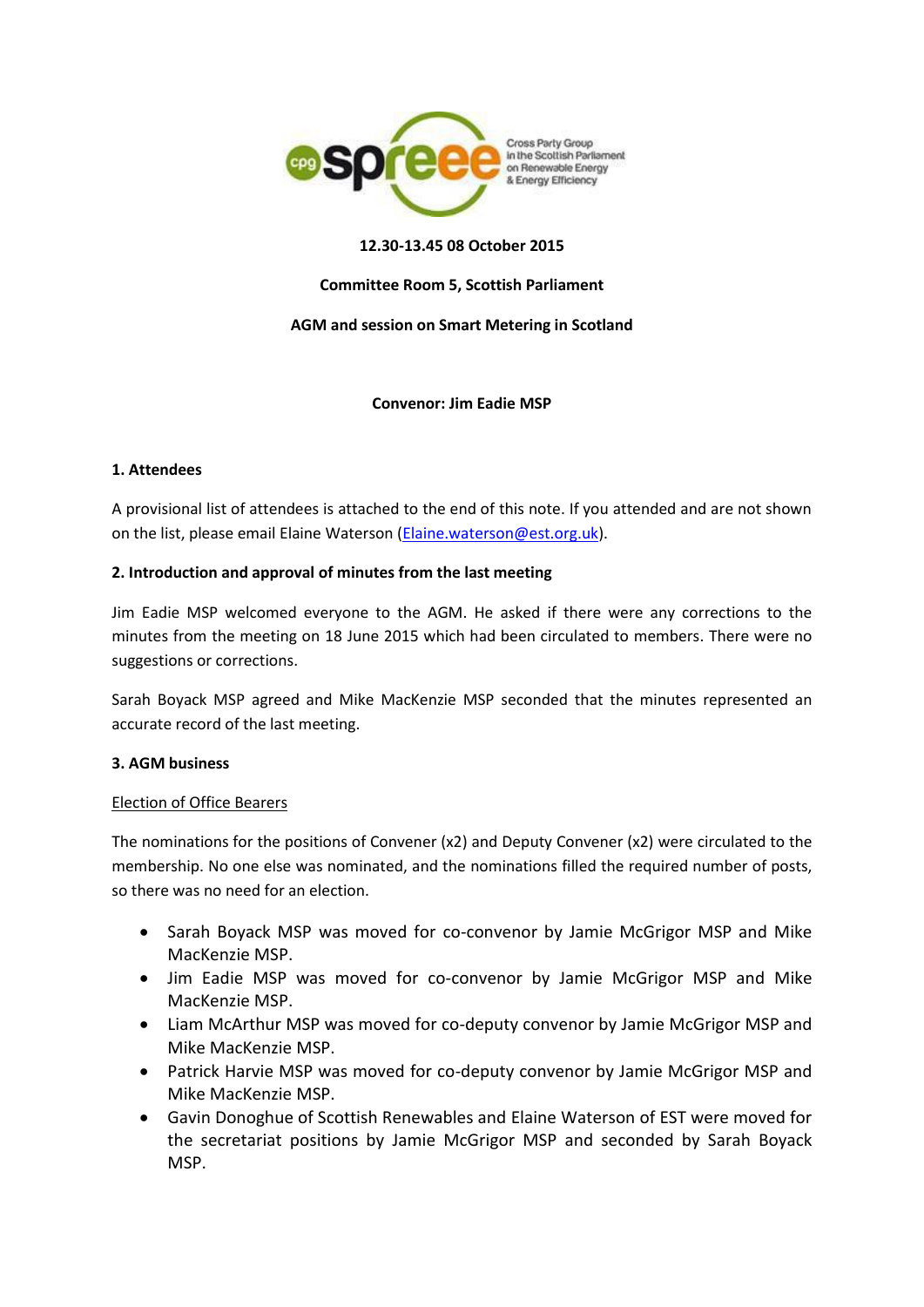## Approval of Annual Return

The convenor asked if there were any corrections to the Annual Return which was emailed to group members in advance setting out the group's activities over the previous year and the financial benefits received by the group from the Energy Saving Trust and Scottish Renewables. There were no suggestions or corrections.

Sarah Boyack MSP agreed and Jamie McGrigor MSP seconded that the Annual Return represented an accurate record of the group's activities for the previous year.

# Discussion of future work programme

The convenor invited suggestions for SPREEE's future work programme for 2015/16. A number of suggestions were provided as set out below:

- Support for renewables.
- Opportunities opened up by the roll out of smart meters (for the grid, for householders, etc.).
- The 'state of the nation' for energy efficiency and renewables where have we got to?
- A spotlight on Orkney, including coverage of:
	- o Renewables 100% renewable power production in Orkney.
	- o Community activity.
	- o Marine test centre.
	- o Relevant University of Edinburgh/University of Oxford research.
- Low carbon heat (including links to energy efficiency), which could include a session on work in Cowdenbeath, Fife where differed options for low carbon heat are being explored.
- National grid, future energy scenarios.
- On street electric car plug in for residential properties (ref: pilots in Edinburgh and Newcastle).
- Energy efficiency and fuel poverty initiatives at community level (with a possible case study of activity in Renfrewshire).
- New build standards for the housing and commercial sectors.
- Wave and tidal power a session to explore the future role of wave and tidal power.

The following individuals were mentioned as potential speakers:

- Richard Atkins
- Neil Kermode, European Marine Energy Centre

## **4. Presentation**

The convenor then introduced the presenter – John MacNeil from Smart Energy GB.

John MacNeil, Head of Policy and Communications Scotland, Smart Energy GB (SEGB)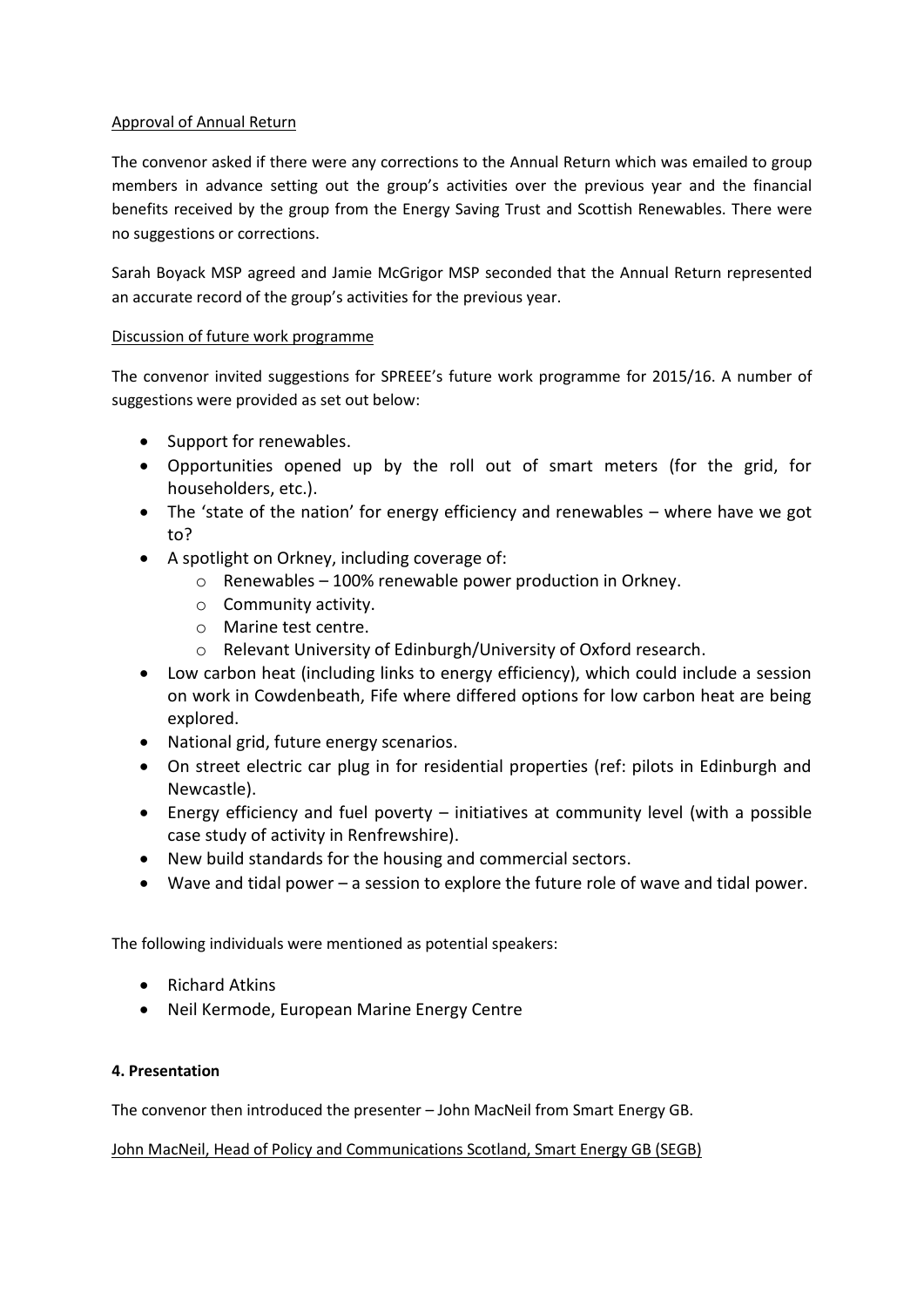John MacNeil's presentation covered SEGB's role –an independent body, created by government, to "help everyone in Great Britain understand smart meters, the national rollout and how to use their meters to get their gas and electricity under control", provided an update on progress with the smart meter roll out, detailed some of SEGB's current and planned activity, and outlined the benefits of smart meters to consumers.

If you would like a copy of John's presentation please contact the secretariat [\(Elaine.waterson@est.org.uk\)](mailto:Elaine.waterson@est.org.uk).

Jim Eadie MSP thanked John for his presentation.

## **5. Questions**

A range of questions were posed; please note that the intention of this meeting note is not to record a verbatim account of the meeting. Questions posed included:

- Jim Eadie MSP asked about smart meter uptake so far amongst businesses and households in Scotland and GB, and what the targets for uptake were.
- Mike MacKenzie MSP asked about the technical challenges for rolling smart meters out in Scotland's islands and whether smart meters will be installed in the places they are needed most.
- Mike MacKenzie MSP also asked about how much of the £6.2 billion savings would arise from people's enhanced ability to switch and how much would arise from people's lower energy use.
- Jamie McGrigor MSP asked whether or not people's old meters would be recycled and whether there was any scrap value in them.
- Charlie Blair asked about whether smart meters communicated with the grid.
- Paul Gill asked about the timeframe over which the savings would be returned to consumers.
- Mark Whittet asked what the annual saving per consumer would be, about likely refusal rates and about what would happen to those who refused the offer of a smart meter.
- Charlie Blair asked about whether the smart meter roll out also covered gas.
- John Maclean asked about who would own the smart meter once it had been installed.